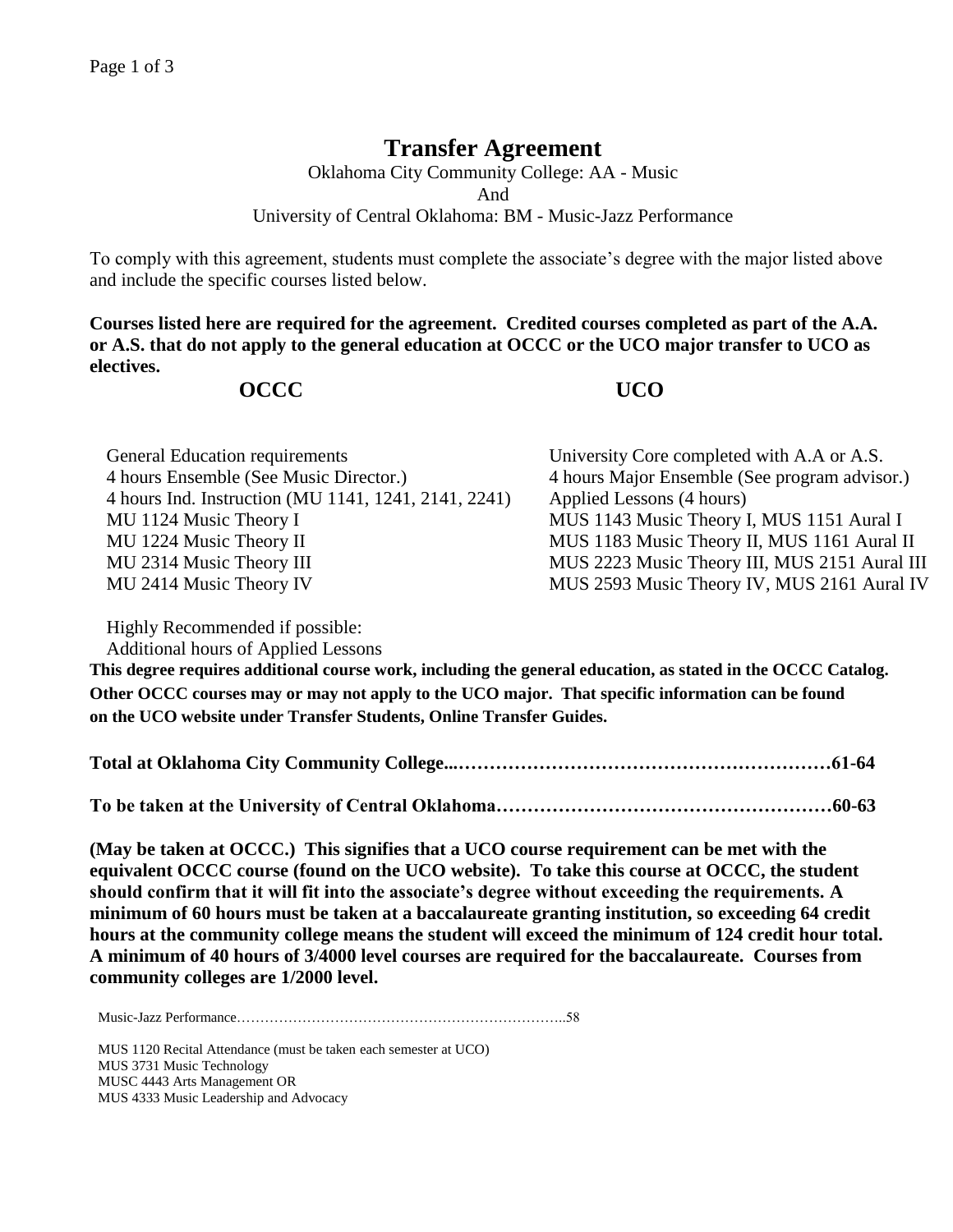Music Theory……………………………………………………….4 MUS 3562 Jazz Theory and Analysis 1 MUS 3572 Jazz Theory and Analysis 2

Music History…………………………………………………….…9 MUS 2633 Jazz History MUS 3433 Music History Survey I MUS 3443 Music History Survey II

Other requirements………………………………………………..10 MUS 3662 Jazz Arranging MUS 4512 Applied Jazz Composition MUS 4612 Jazz Pedagogy MUS 2041 Applied Jazz Improvisation I (taken twice) MUS 3041 Applied Jazz Improvisation II MUS 4041 Applied Jazz Improvisation III

Applied Lessons……………………………………………..…..12 (Generally students take two hours per semester. Additional hours taken at OCCC would shorten the time required to complete the degree.)

^Piano……………………………………………………………..4 MPER 2731 Class Piano I MPER 2831 Class Piano II MPER 2000 Applied Jazz Piano (1 credit) MPER 3020 Applied Jazz Piano (1 credit)

Major Ensemble………………………………………….……….8 To be chosen from Jazz Ensemble, Marching Band, Symphonic Band, Percussion Ensemble, Wind Symphony, Orchestra, Chamber Orchestra, or Concert Choir. Jazz Ensemble must be taken 8 times minimum and any other listed ensembles must be taken 4 times minimum.

Combo……………………………………………………..…….4 MPER 4221 Jazz Combo (to be taken 4 times)

Recital……………………………………………………..…….3 MPER 3811 Junior Recital (Must be concurrently enrolled in 2 hours of MPER 3020 Applied Music) MPER 4812 Senior Recital (Must be concurrently enrolled in 2 hours of MPER 4000 Applied Music)

^Music Electives for piano performance majors only Any MUS or MUED 3000/4000 level music course(s)

**Electives to bring total to…………………………………………….124**

Other requirements for the BM degree

Before students can be accepted into the BM degree, they must demonstrate, through audition, a repertory and technical proficiency demonstrating a reasonable expectation for completion of the degree.

All students (except piano majors) must enroll in Class Piano (MPER 2731 and 2831) the first two semesters of study. The minimum grade of C in each course demonstrates proficiency at that level.

^Students possessing proficiency equal to successful completion of Class Piano II (MPER 2831) may take a Piano Placement Examination to determine their eligibility to enroll in an appropriate level of Applied Piano or Applied Jazz Piano (MPER 1000, 2000, 3020, 4000) as an alternative to Class Piano I and II. A minimum of four semester credits in piano is still required except for piano majors, in which case this requirement would be redundant for Applied Lessons. Piano majors must select four credits of MUS or MUED 3000/4000 level electives as a substitute.

Students in applied music progress according to stated repertoire commensurate with the level of study and as demonstrated in a juried performance. Access to upper division 3000 and 4000 level study and to the junior level recital is authorized by the division faculty upon completion of a juried performance at the preceding level with a grade of B or higher. Continuation in the Bachelor of Music in Jazz Performance program is granted at the end of the second semester of 2000 level study with a jury grade of B or higher. Any request for admission to the program coming later in the student's career will be